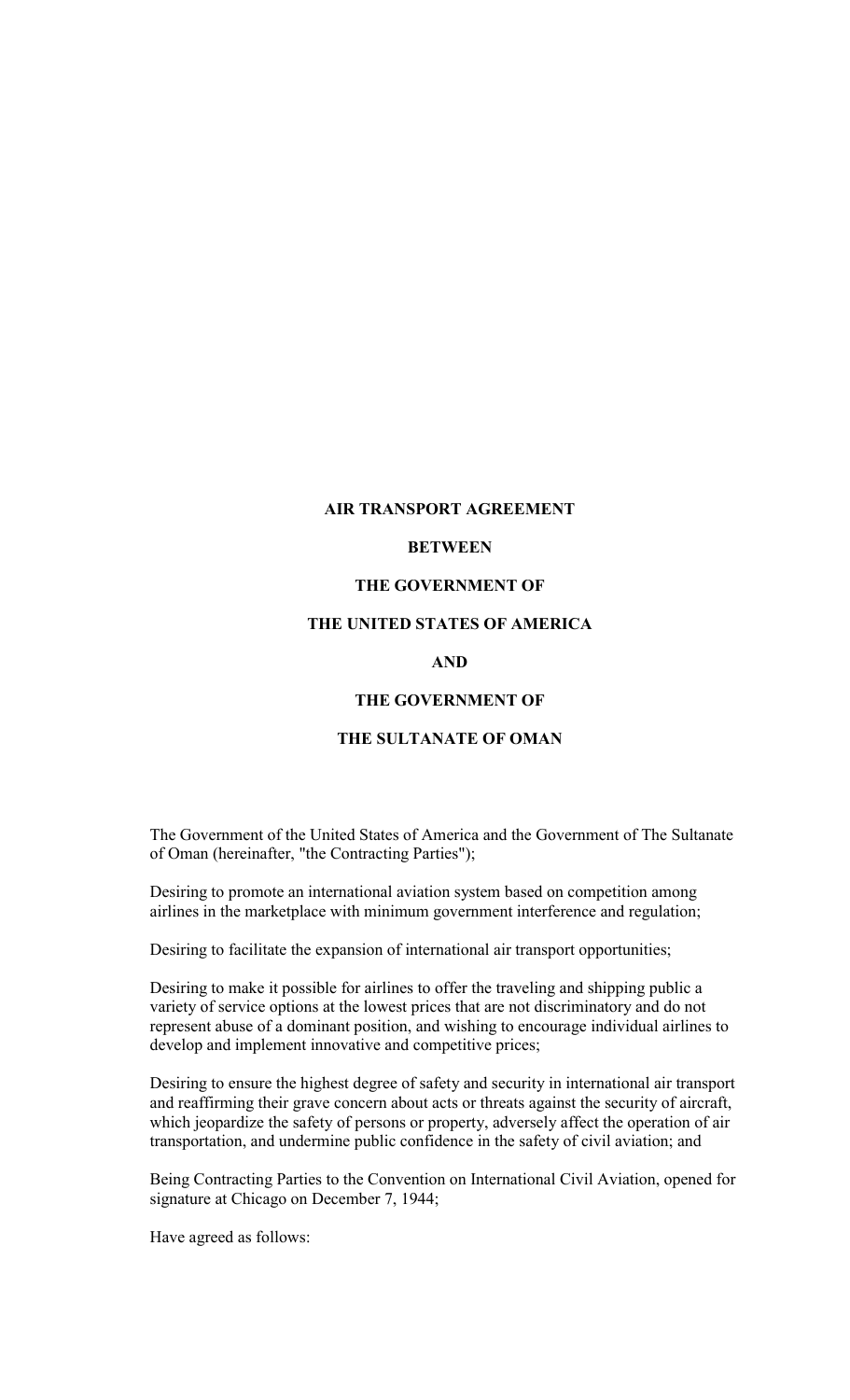# **Article 1**

## **Definitions**

For the purposes of this Agreement, unless otherwise stated, the term:

1. "Aeronautical authorities" means, in the case of the United States, the Department of Transportation, or its successor, and in the case of the Sultanate of Oman, the Minister of Transport and Telecommunications, and any person or agency authorized to perform any functions on civil aviation exercised by the said Minister, or similar functions;

2. "Agreement" means this Agreement, its Annexes, and any amendments thereto;

3. "Air transportation" means the public carriage by aircraft of passengers, baggage, cargo, and mail, separately or in combination, for remuneration or hire;

4. "Convention" means the Convention on International Civil Aviation, opened for signature at Chicago on December 7, 1944, and includes:

a. any amendment that has entered into force under Article 94(a) of the Convention and has been ratified by both Contracting Parties, and

b. any Annex or any amendment thereto adopted under Article 90 of the Convention, insofar as such Annex or amendment is at any given time effective for both Contracting Parties;

5. "Designated airline" means an airline designated and authorized in accordance with Article 3 of this Agreement;

6. "Full cost" means the cost of providing service plus a reasonable charge for administrative overhead;

7. "International air transportation" means air transportation that passes through the airspace over the territory of more than one State;

8. "Price" means any fare, rate or charge for the carriage of passengers (and their baggage) and/or cargo (excluding mail) in air transportation charged by airlines, including their agents, and the conditions governing the availability of such fare, rate or charge;

9. "Stop for non-traffic purposes" means a landing for any purpose other than taking on or discharging passengers, baggage, cargo and/or mail in air transportation;

10. "Territory" means the land areas under the sovereignty, jurisdiction, protection, or trusteeship of a Contracting Party, and the territorial waters adjacent thereto; and

11. "User charge" means a charge imposed on airlines for the provision of airport, air navigation, or aviation security facilities or services including related services and facilities.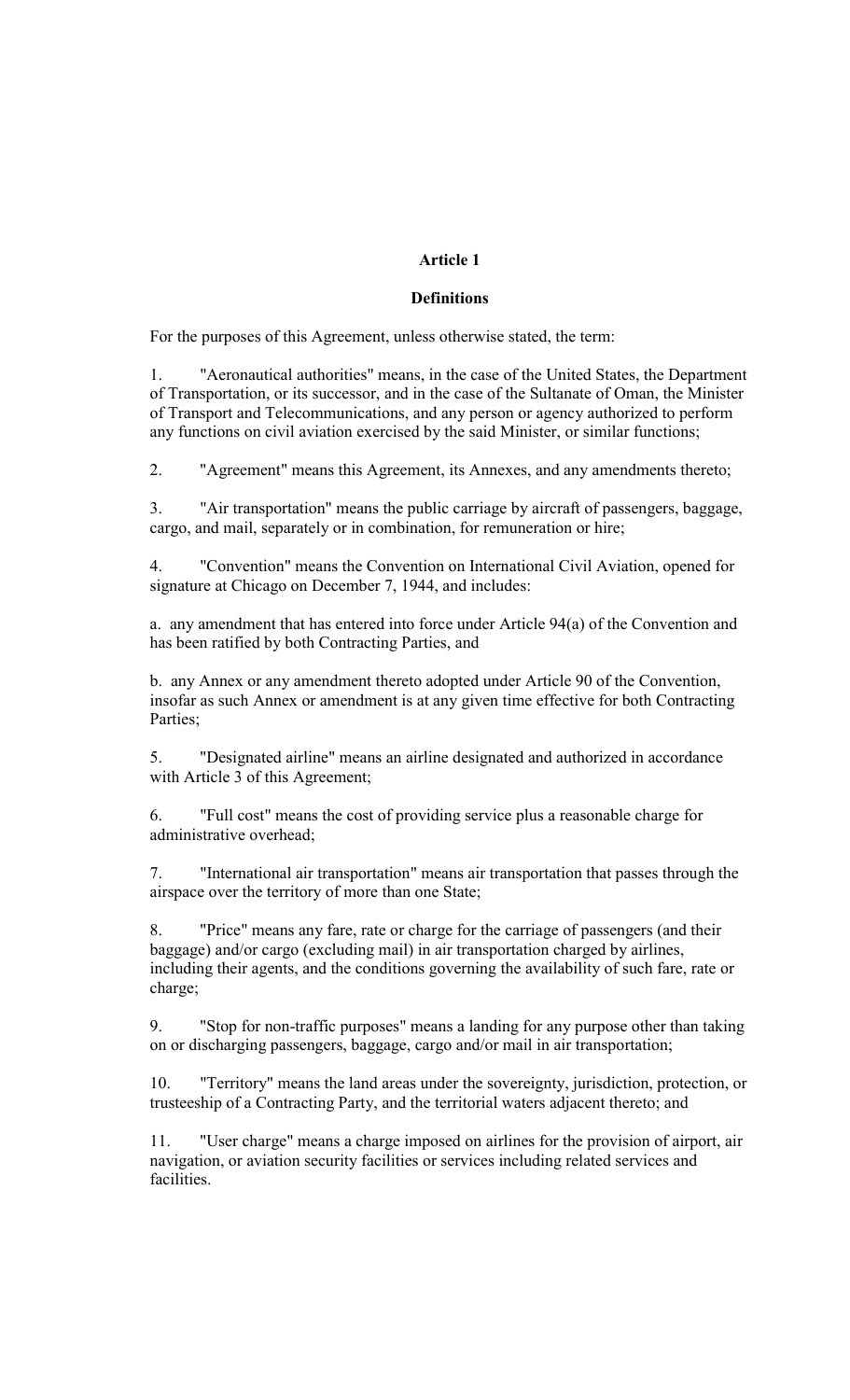## **Article 2**

#### **Grant of Rights**

1. Each Contracting Party grants to the other Contracting Party the following rights for the conduct of international air transportation by the airlines of the other Contracting Party:

- a. the right to fly across its territory without landing;
- b. the right to make stops in its territory for non-traffic purposes; and
- c. the rights otherwise specified in this Agreement.

2. Nothing in this Article shall be deemed to confer on the airline or airlines of one Contracting Party the rights to take on board, in the territory of the other Contracting Party, passengers, their baggage, cargo, or mail carried for compensation and destined for another point in the territory of that other Contracting Party.

### **Article 3**

#### **Designation and Authorization**

1. Each Contracting Party shall have the right to designate as many airlines as it wishes to conduct international air transportation in accordance with this Agreement and to withdraw or alter such designations. Such designations shall be transmitted to the other Contracting Party in writing through diplomatic channels, and shall identify whether the airline is authorized to conduct the type of air transportation specified in Annex I or in Annex II or both.

2. On receipt of such a designation, and of applications from the designated airline, in the form and manner prescribed for operating authorizations and technical permissions, the other Contracting Party shall grant appropriate authorizations and permissions with minimum procedural delay, provided:

a. substantial ownership and effective control of that airline are vested in the Contracting Party designating the airline, nationals of that Contracting Party, or both;

b. the designated airline is qualified to meet the conditions prescribed under the laws and regulations normally applied to the operation of international air transportation by the Contracting Party considering the application or applications; and

c. the Contracting Party designating the airline is maintaining and administering the standards set forth in Article 6 (Safety) and Article 7 (Aviation Security).

### **Article 4**

## **Revocation of Authorization**

1. Either Contracting Party may revoke, suspend or limit the operating authorizations or technical permissions of an airline designated by the other Contracting Party where: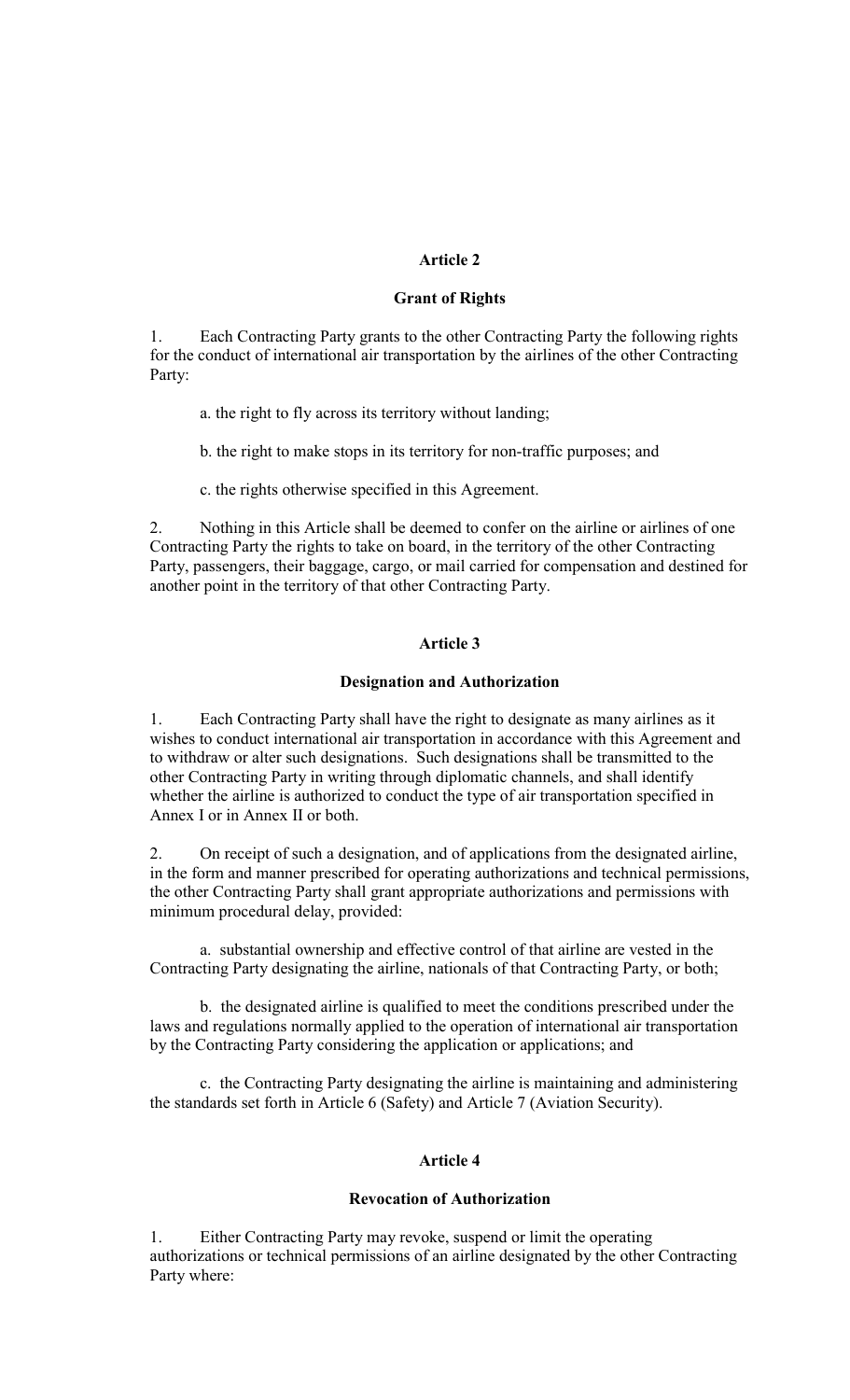a. substantial ownership and effective control of that airline are not vested in the other Contracting Party, the Contracting Party's nationals, or both;

b. that airline has failed to comply with the laws and regulations referred to in Article 5 (Application of Laws) of this Agreement; or

c. the other Contracting Party is not maintaining and administering the standards as set forth in Article 6 (Safety).

2. Unless immediate action is essential to prevent further noncompliance with subparagraphs 1b or 1c of this Article, the rights established by this Article shall be exercised only after consultation with the other Contracting Party.

3. This Article does not limit the rights of either Contracting Party to withhold, revoke, limit or impose conditions on the operating authorization or technical permission of an airline or airlines of the other Contracting Party in accordance with the provisions of Article 7 (Aviation Security).

### **Article 5**

### **Application of Laws**

1. While entering, within, or leaving the territory of one Contracting Party, its laws and regulations relating to the operation and navigation of aircraft shall be complied with by the other Contracting Party's airlines.

2. While entering, within, or leaving the territory of one Contracting Party, its laws and regulations relating to the admission to or departure from its territory of passengers, crew or cargo on aircraft (including regulations relating to entry, clearance, aviation security, immigration, passports, customs and quarantine or, in the case of mail, postal regulations) shall be complied with by, or on behalf of, such passengers, crew or cargo of the other Contracting Party's airlines.

## **Article 6**

#### **Safety**

1. Each Contracting Party shall recognize as valid, for the purpose of operating the air transportation provided for in this Agreement, certificates of airworthiness, certificates of competency, and licenses issued or validated by the other Contracting Party and still in force, provided that the requirements for such certificates or licenses at least equal the minimum standards that may be established pursuant to the Convention. Each Contracting Party may, however, refuse to recognize as valid for the purpose of flight above its own territory, certificates of competency and licenses granted to or validated for its own nationals by the other Contracting Party.

2. Either Contracting Party may request consultations concerning the safety standards maintained by the other Contracting Party relating to aeronautical facilities, aircrews, aircraft, and operation of the designated airlines. If, following such consultations, one Contracting Party finds that the other Contracting Party does not effectively maintain and administer safety standards and requirements in these areas that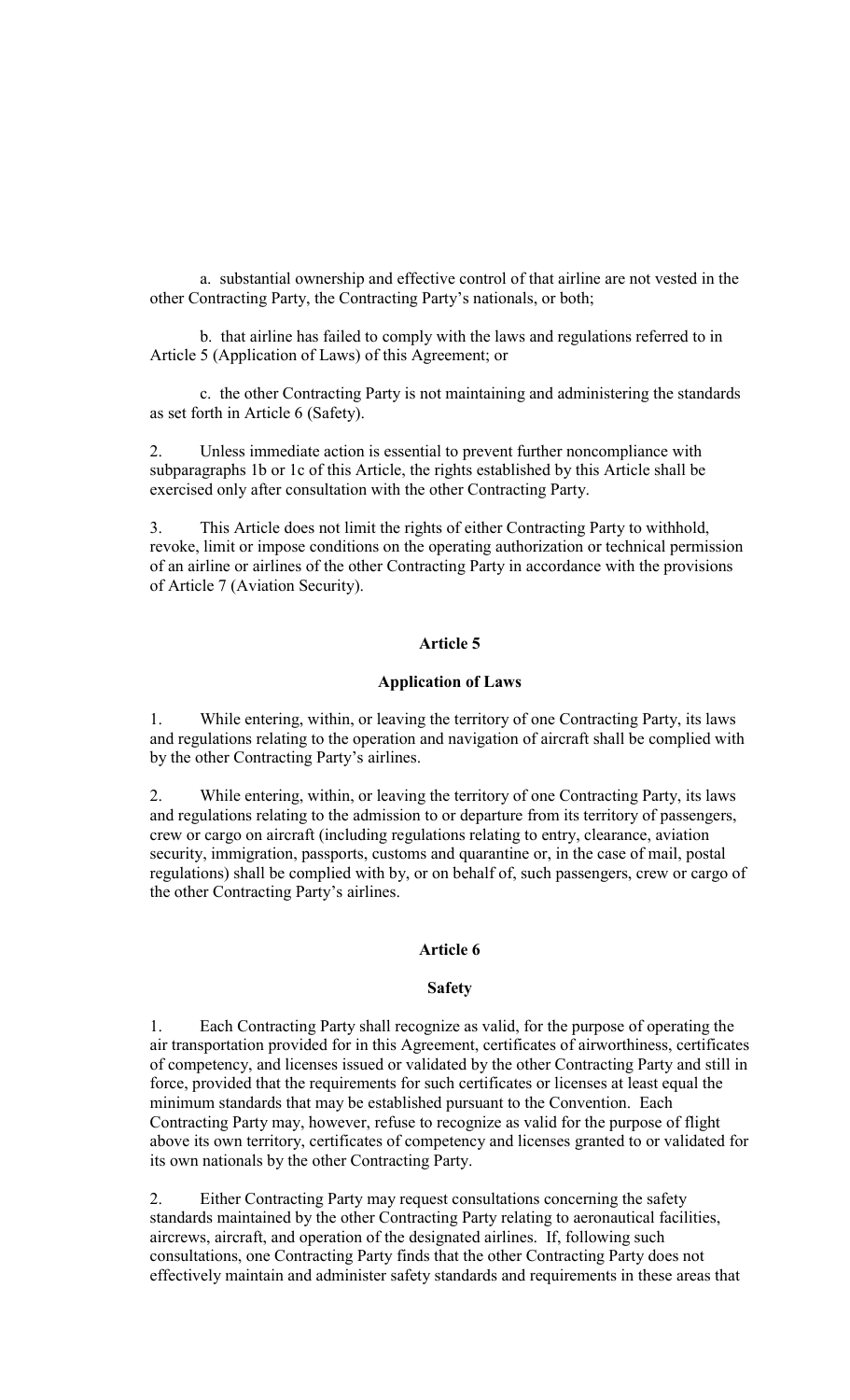at least equal the minimum standards that may be established pursuant to the Convention, the other Contracting Party shall be notified of such findings and the steps considered necessary to conform with these minimum standards, and the other Contracting Party shall take appropriate corrective action. Each Contracting Party reserves the right to withhold, revoke, or limit the operating authorization or technical permission of an airline or airlines designated by the other Contracting Party in the event the other Contracting Party does not take such appropriate corrective action within a reasonable time.

## **Article 7**

### **Aviation Security**

1. In accordance with their rights and obligations under international law, the Contracting Parties reaffirm that their obligation to each other to protect the security of civil aviation against acts of unlawful interference forms an integral part of this Agreement. Without limiting the generality of their rights and obligations under international law, the Contracting Parties shall act in conformity with all international agreements on aviation security ratified by both Contracting Parties and shall in particular act in conformity with the provisions of the Convention on Offenses and Certain Other Acts Committed on Board Aircraft, signed at Tokyo on September 14, 1963, the Convention for the Suppression of Unlawful Seizure of Aircraft, signed at The Hague on December 16, 1970, the Convention for the Suppression of Unlawful Acts against the Safety of Civil Aviation, signed at Montreal on September 23, 1971, and the Protocol for the Suppression of Unlawful Acts of Violence at Airports Serving International Civil Aviation, done at Montreal on February 24, 1988.

2. The Contracting Parties shall provide upon request all necessary assistance to each other to prevent acts of unlawful seizure of civil aircraft and other unlawful acts against the safety of such aircraft, of their passengers and crew, and of airports and air navigation facilities, and to address any other threat to the security of civil air navigation.

3. The Contracting Parties shall, in their mutual relations, act in conformity with the aviation security standards and appropriate recommended practices established by the International Civil Aviation Organization and designated as Annexes to the Convention; they shall require that operators of aircraft of their registry, operators of aircraft who have their principal place of business or permanent residence in their territory, and the operators of airports in their territory act in conformity with such aviation security provisions.

4. Each Contracting Party agrees to observe the security provisions required by the other Contracting Party for entry into, for departure from, and while within the territory of that other Contracting Party and to take adequate measures to protect aircraft and to inspect passengers, crew, and their baggage and carry-on items, as well as cargo and aircraft stores, prior to and during boarding or loading. Each Contracting Party shall also give positive consideration to any request from the other Contracting Party for special security measures to meet a particular threat.

5. When an incident or threat of an incident of unlawful seizure of aircraft or other unlawful acts against the safety of passengers, crew, aircraft, airports or air navigation facilities occurs, the Contracting Parties shall assist each other by facilitating communications and other appropriate measures intended to terminate rapidly and safely such incident or threat.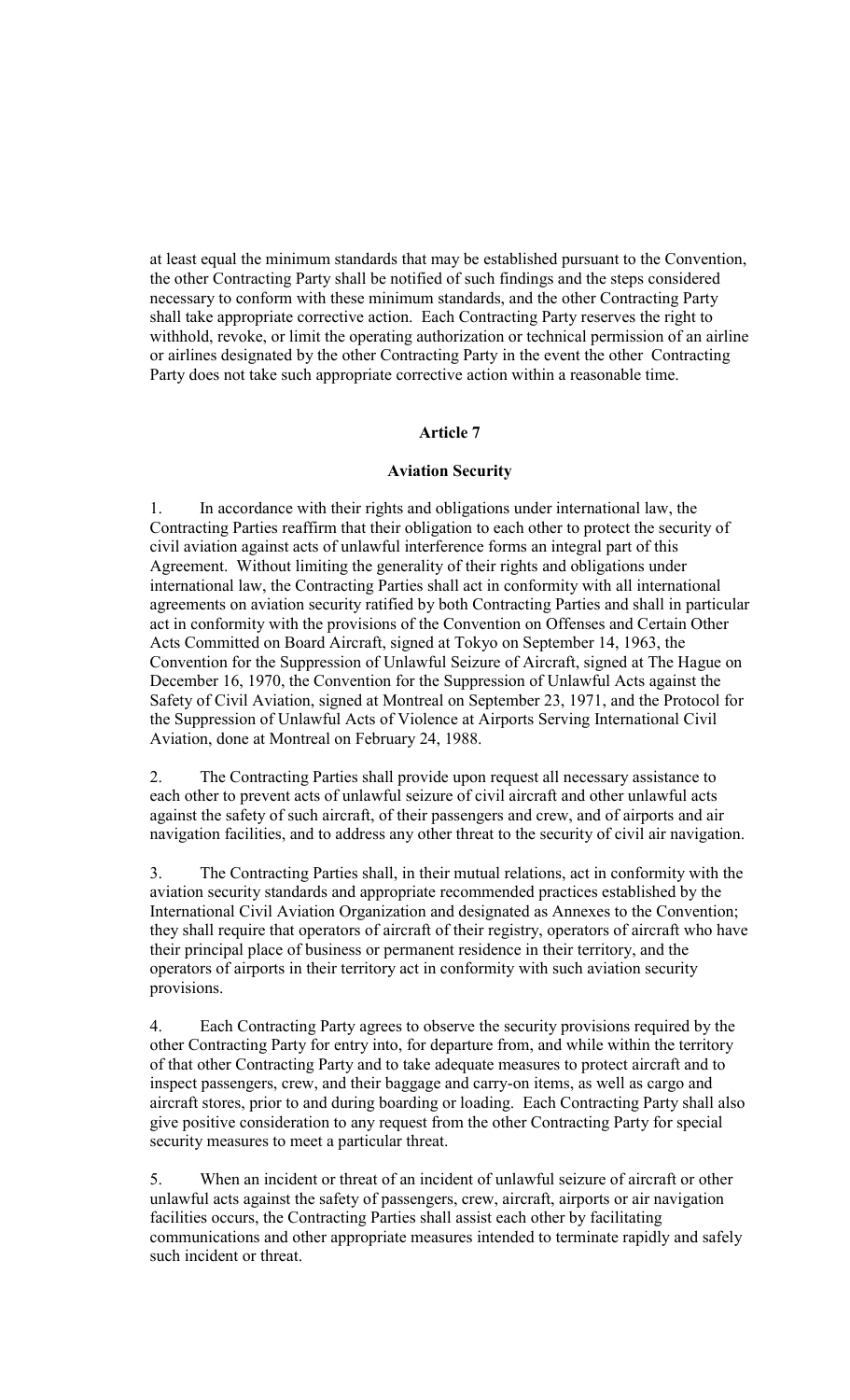6. When a Contracting Party has reasonable grounds to believe that the other Contracting Party has departed from the aviation security provisions of this Article, the aeronautical authorities of that Contracting Party may request immediate consultations with the aeronautical authorities of the other Contracting Party. Failure to reach a satisfactory agreement within 15 days from the date of such request shall constitute grounds to withhold, revoke, limit, or impose conditions on the operating authorization and technical permissions of an airline or airlines of that Contracting Party. When required by an emergency, a Contracting Party may take interim action prior to the expiry of 15 days.

## **Article 8**

## **Commercial Opportunities**

1. The airlines of each Contracting Party shall have the right to establish offices in the territory of the other Contracting Party for the promotion and sale of air transportation.

2. The designated airlines of each Contracting Party shall be entitled, in accordance with the laws and regulations of the other Contracting Party relating to entry, residence, and employment, to bring in and maintain in the territory of the other Contracting Party managerial, sales, technical, operational, and other specialist staff required for the provision of air transportation.

3. Each designated airline shall have the right to perform its own ground-handling in the territory of the other Contracting Party ("self-handling") or, at its option, select among competing agents for such services in whole or in part. The rights shall be subject only to physical constraints resulting from considerations of airport safety. Where such considerations preclude self-handling, ground services shall be available on an equal basis to all airlines; charges shall be based on the costs of services provided; and such services shall be comparable to the kind and quality of services as if self-handling were possible.

4. Any airline of each Contracting Party may engage in the sale of air transportation in the territory of the other Contracting Party directly and, at the airline's discretion, through its agents, except as may be specifically provided by the charter regulations of the country in which the charter originates that relate to the protection of passenger funds, and passenger cancellation and refund rights. Each airline shall have the right to sell such transportation, and any person shall be free to purchase such transportation, in the currency of that territory or in freely convertible currencies.

5. Each airline shall have the right to convert and remit to its country, on demand, local revenues in excess of sums locally disbursed. Conversion and remittance shall be permitted promptly without restrictions or taxation in respect thereof at the rate of exchange applicable to current transactions and remittance on the date the carrier makes the initial application for remittance.

6. The airlines of each Contracting Party shall be permitted to pay for local expenses, including purchases of fuel, in the territory of the other Contracting Party in local currency. At their discretion, the airlines of each Contracting Party may pay for such expenses in the territory of the other Contracting Party in freely convertible currencies according to local currency regulation.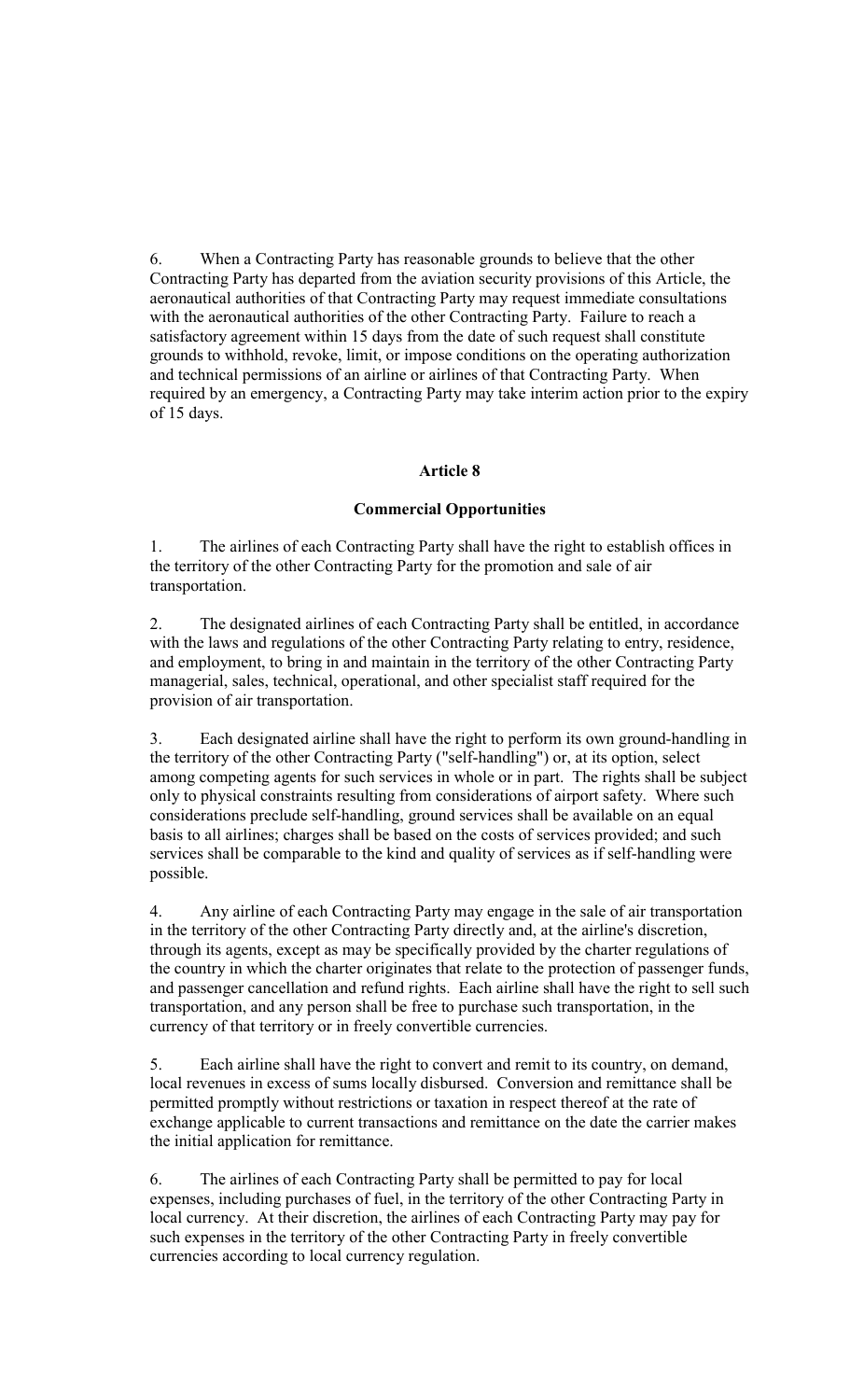7. In operating or holding out the authorized services on the agreed routes, any designated airline of one Contracting Party may enter into cooperative marketing arrangements such as blocked-space, code-sharing or leasing arrangements, with

a) an airline or airlines of either Contracting Party; and

b) an airline or airlines of a third country, provided that such third country authorizes or allows comparable arrangements between the airlines of the other Contracting Party and other airlines on services to, from and via such third country;

provided that all airlines in such arrangements (i) hold the appropriate authority and (ii) meet the requirements normally applied to such arrangements.

8. Notwithstanding any other provision of this Agreement, airlines and indirect providers of cargo transportation of both Contracting Parties shall be permitted, without restriction, to employ in connection with international air transportation any surface transportation for cargo to or from any points in the territories of the Contracting Parties or in third countries, including transport to and from all airports with customs facilities, and including, where applicable, the right to transport cargo in bond under applicable laws and regulations. Such cargo, whether moving by surface or by air, shall have access to airport customs processing and facilities. Airlines may elect to perform their own surface transportation or to provide it through arrangements with other surface carriers, including surface transportation operated by other airlines and indirect providers of cargo air transportation. Such intermodal cargo services may be offered at a single, through price for the air and surface transportation combined, provided that shippers are not misled as to the facts concerning such transportation.

#### **Article 9**

#### **Customs Duties and Charges**

1. On arriving in the territory of one Contracting Party, aircraft operated in international air transportation by the designated airlines of the other Contracting Party, their regular equipment, ground equipment, fuel, lubricants, consumable technical supplies, spare parts (including engines), aircraft stores (including but not limited to such items of food, beverages and liquor, tobacco and other products destined for sale to or use by passengers in limited quantities during flight), and other items intended for or used solely in connection with the operation or servicing of aircraft engaged in international air transportation shall be exempt, on the basis of reciprocity, from all import restrictions, property taxes and capital levies, customs duties, excise taxes, and similar fees and charges that are (i) imposed by the national authorities, and (ii) not based on the cost of services provided, provided that such equipment and supplies remain on board the aircraft.

2. There shall also be exempt, on the basis of reciprocity, from the taxes, levies, duties, fees and charges referred to in paragraph 1 of this Article, with the exception of charges based on the cost of the service provided:

a. aircraft stores introduced into or supplied in the territory of a Contracting Party and taken on board, within reasonable limits, for use on outbound aircraft of an airline of the other Contracting Party engaged in international air transportation, even when these stores are to be used on a part of the journey performed over the territory of the Contracting Party in which they are taken on board;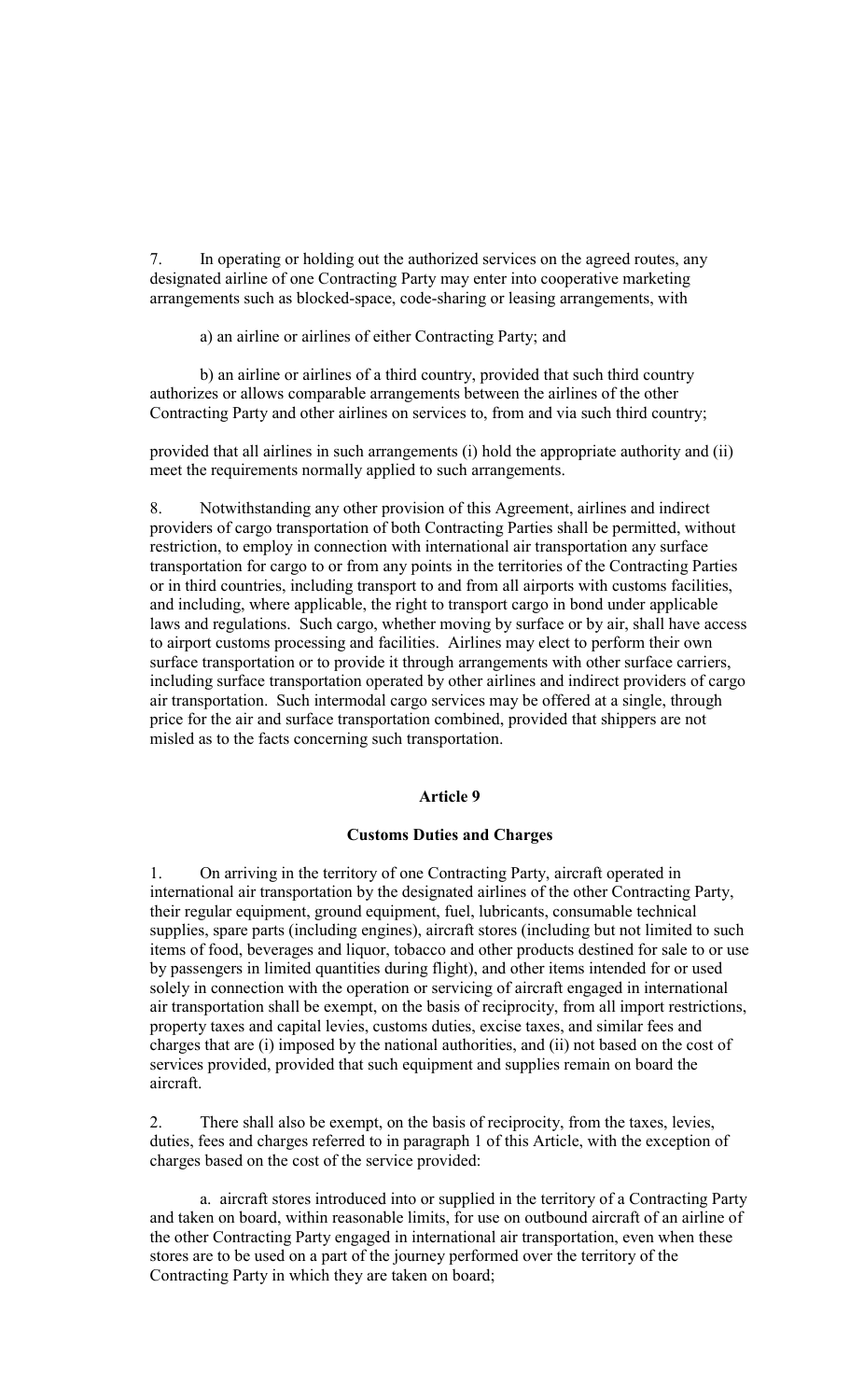b. ground equipment and spare parts (including engines) introduced into the territory of a Contracting Party for the servicing, maintenance, or repair of aircraft of an airline of the other Contracting Party used in international air transportation;

c. fuel, lubricants and consumable technical supplies introduced into or supplied in the territory of a Contracting Party for use in an aircraft of an airline of the other Contracting Party engaged in international air transportation, even when these supplies are to be used on a part of the journey performed over the territory of the Contracting Party in which they are taken on board; and

d. promotional and advertising materials introduced into or supplied in the territory of one Contracting Party and taken on board, within reasonable limits, for use on outbound aircraft of an airline of the other Contracting Party engaged in international air transportation, even when these stores are to be used on a part of the journey performed over the territory of the Contracting Party in which they are taken on board.

3. Equipment and supplies referred to in paragraphs 1 and 2 of this Article may be required to be kept under the supervision or control of the appropriate authorities.

4. The exemptions provided by this Article shall also be available where the designated airlines of one Contracting Party have contracted with another airline, which similarly enjoys such exemptions from the other Contracting Party, for the loan or transfer in the territory of the other Contracting Party of the items specified in paragraphs 1 and 2 of this Article.

### **Article 10**

#### **User Charges**

1. User charges that may be imposed by the competent charging authorities or bodies of each Contracting Party on the airlines of the other Contracting Party shall be just, reasonable, not unjustly discriminatory, and equitably apportioned among categories of users. In any event, any such user charges shall be assessed on the airlines of the other Contracting Party on terms not less favorable than the most favorable terms available to any other airline at the time the charges are assessed.

2. User charges imposed on the airlines of the other Contracting Party may reflect, but shall not exceed, the full cost to the competent charging authorities or bodies of providing the appropriate airport, airport environmental, air navigation, and aviation security facilities and services at the airport or within the airport system. Such charges may include a reasonable return on assets, after depreciation. Facilities and services for which charges are made shall be provided on an efficient and economic basis.

3. Each Contracting Party shall encourage consultations between the competent charging authorities or bodies in its territory and the airlines using the services and facilities, and shall encourage the competent charging authorities or bodies and the airlines to exchange such information as may be necessary to permit an accurate review of the reasonableness of the charges in accordance with the principles of paragraphs (1) and (2) of this Article. Each Contracting Party shall encourage the competent charging authorities to provide users with reasonable notice of any proposal for changes in user charges to enable users to express their views before changes are made.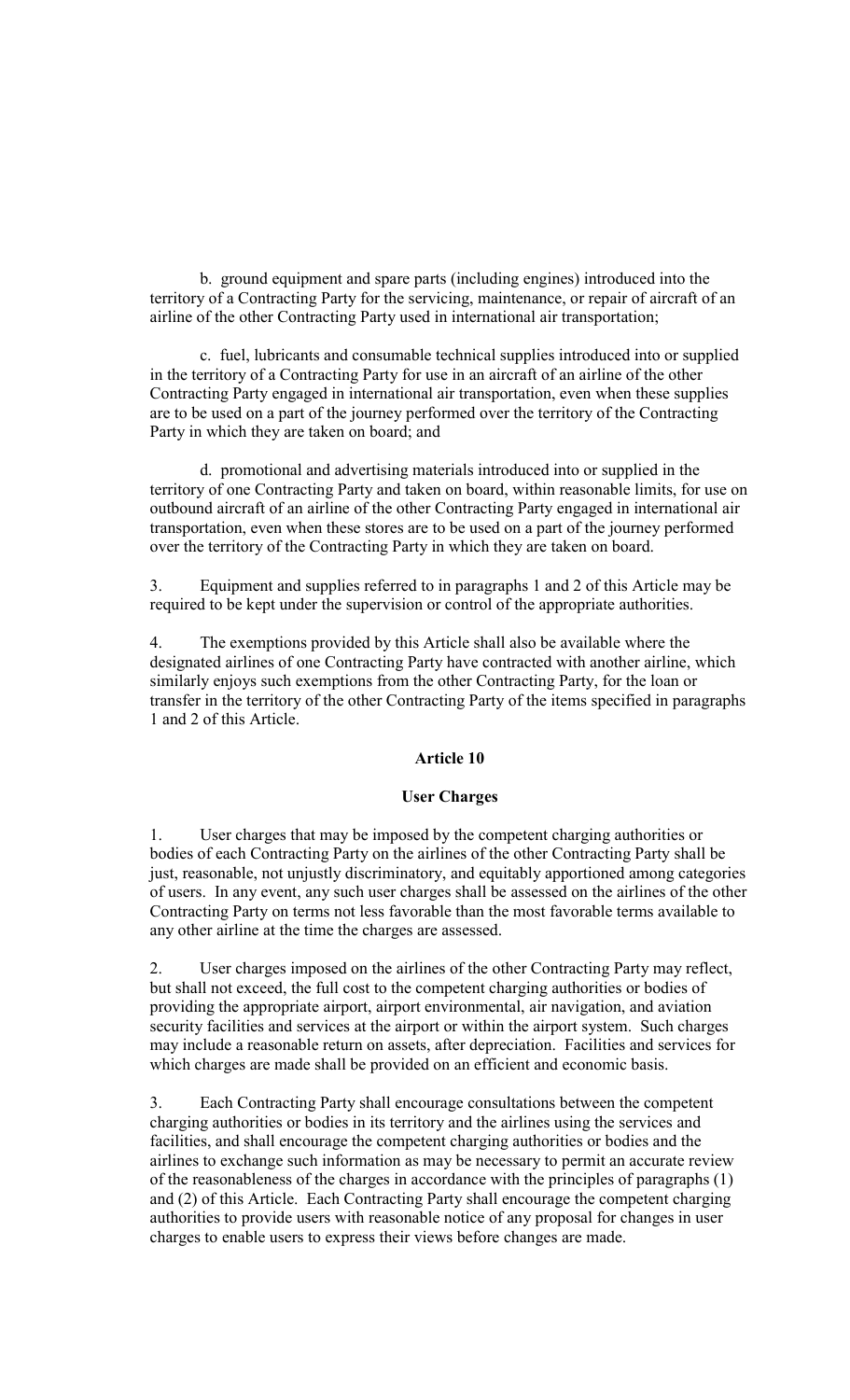4. Neither Contracting Party shall be held, in dispute resolution procedures pursuant to Article 14, to be in breach of a provision of this Article, unless (i) it fails to undertake a review of the charge or practice that is the subject of complaint by the other Contracting Party within a reasonable amount of time; or (ii) following such a review it fails to take all steps within its power to remedy any charge or practice that is inconsistent with this Article.

# **Article 11**

## **Fair Competition**

1. Each Contracting Party shall allow a fair and equal opportunity for the designated airlines of both Contracting Parties to compete in providing the international air transportation governed by this Agreement.

2. Each Contracting Party shall allow each designated airline to determine the frequency and capacity of the international air transportation it offers based upon commercial considerations in the marketplace. Consistent with this right, neither Contracting Party shall unilaterally limit the volume of traffic, frequency or regularity of service, or the aircraft type or types operated by the designated airlines of the other Contracting Party, except as may be required for customs, technical, operational, or environmental reasons under uniform conditions consistent with Article 15 of the Convention.

3. Neither Contracting Party shall impose on the other Contracting Party's designated airlines a first-refusal requirement, uplift ratio, no-objection fee, or any other requirement with respect to capacity, frequency or traffic that would be inconsistent with the purposes of this Agreement.

4. Neither Contracting Party shall require the filing of schedules, programs for charter flights, or operational plans by airlines of the other Contracting Party for approval, except as may be required on a non-discriminatory basis to enforce the uniform conditions foreseen by paragraph 2 of this Article or as may be specifically authorized in an Annex to this Agreement. If a Contracting Party requires filings for information purposes, it shall minimize the administrative burdens of filing requirements and procedures on air transportation intermediaries and on designated airlines of the other Contracting Party.

## **Article 12**

## **Pricing**

1. Each Contracting Party shall allow prices for air transportation to be established by each designated airline based upon commercial considerations in the marketplace. Intervention by the Contracting Parties shall be limited to:

a. prevention of unreasonably discriminatory prices or practices;

b. protection of consumers from prices that are unreasonably high or restrictive due to the abuse of a dominant position; and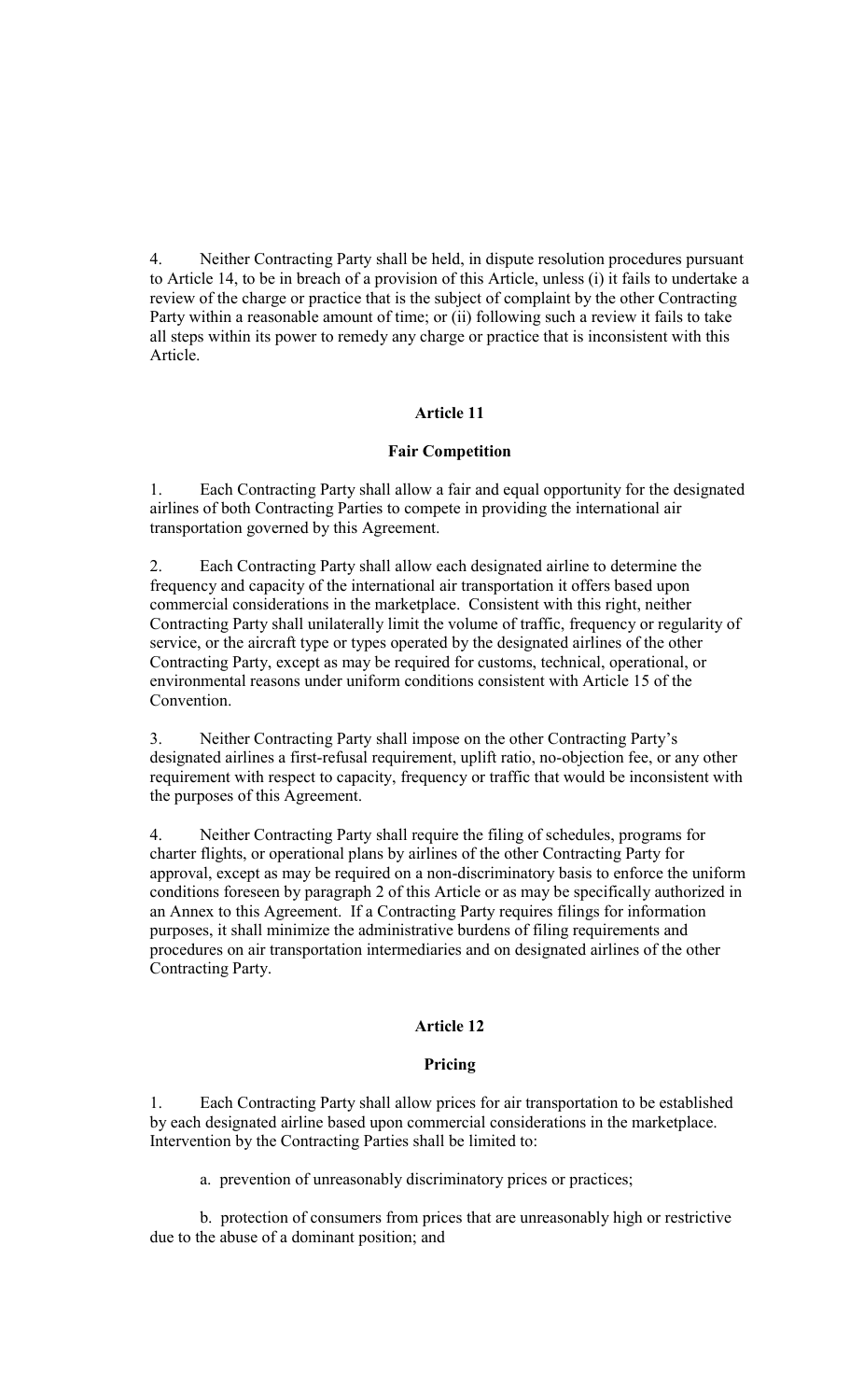c. protection of airlines from prices that are artificially low due to direct or indirect governmental subsidy or support.

2. Each Contracting Party may require notification to or filing with its aeronautical authorities of prices to be charged to or from its territory by airlines of the other Contracting Party. Notification or filing by the airlines of both Contracting Parties may be required no more than 30 days before the proposed date of effectiveness. In individual cases, notification or filing may be permitted on shorter notice than normally required. Neither Contracting Party shall require the notification or filing by airlines of the other Contracting Party of prices charged by charterers to the public, except as may be required on a non-discriminatory basis for information purposes.

3. Neither Contracting Party shall take unilateral action to prevent the inauguration or continuation of a price proposed to be charged or charged by (i) an airline of either Contracting Party for international air transportation between the territories of the Contracting Parties, or (ii) an airline of one Contracting Party for international air transportation between the territory of the other Contracting Party and any other country, including in both cases transportation on an interline or intraline basis. If either Contracting Party believes that any such price is inconsistent with the considerations set forth in paragraph (1) of this Article, it shall request consultations and notify the other Contracting Party of the reasons for its dissatisfaction as soon as possible. These consultations shall be held not later than 30 days after receipt of the request, and the Contracting Parties shall cooperate in securing information necessary for reasoned resolution of the issue. If the Contracting Parties reach agreement with respect to a price for which a notice of dissatisfaction has been given, each Contracting Party shall use its best efforts to put that agreement into effect. Without such mutual agreement, the price shall go into effect or continue in effect.

#### **Article 13**

#### **Consultations**

Either Contracting Party may, at any time, request consultations relating to this Agreement. Such consultations shall begin at the earliest possible date, but not later than 60 days from the date the other Contracting Party receives the request unless otherwise agreed.

#### **Article l4**

## **Settlement of Disputes**

1. Any dispute arising under this Agreement, except those that may arise under paragraph 3 of Article 12 (Pricing), that is not resolved by a first round of formal consultations may be referred by agreement of the Contracting Parties for decision to some person or body. If the Contracting Parties do not so agree, the dispute shall, at the request of either Contracting Party, be submitted to arbitration in accordance with the procedures set forth below.

2. Arbitration shall be by a tribunal of three arbitrators to be constituted as follows:

a. Within 30 days after the receipt of a request for arbitration, each Contracting Party shall name one arbitrator. Within 60 days after these two arbitrators have been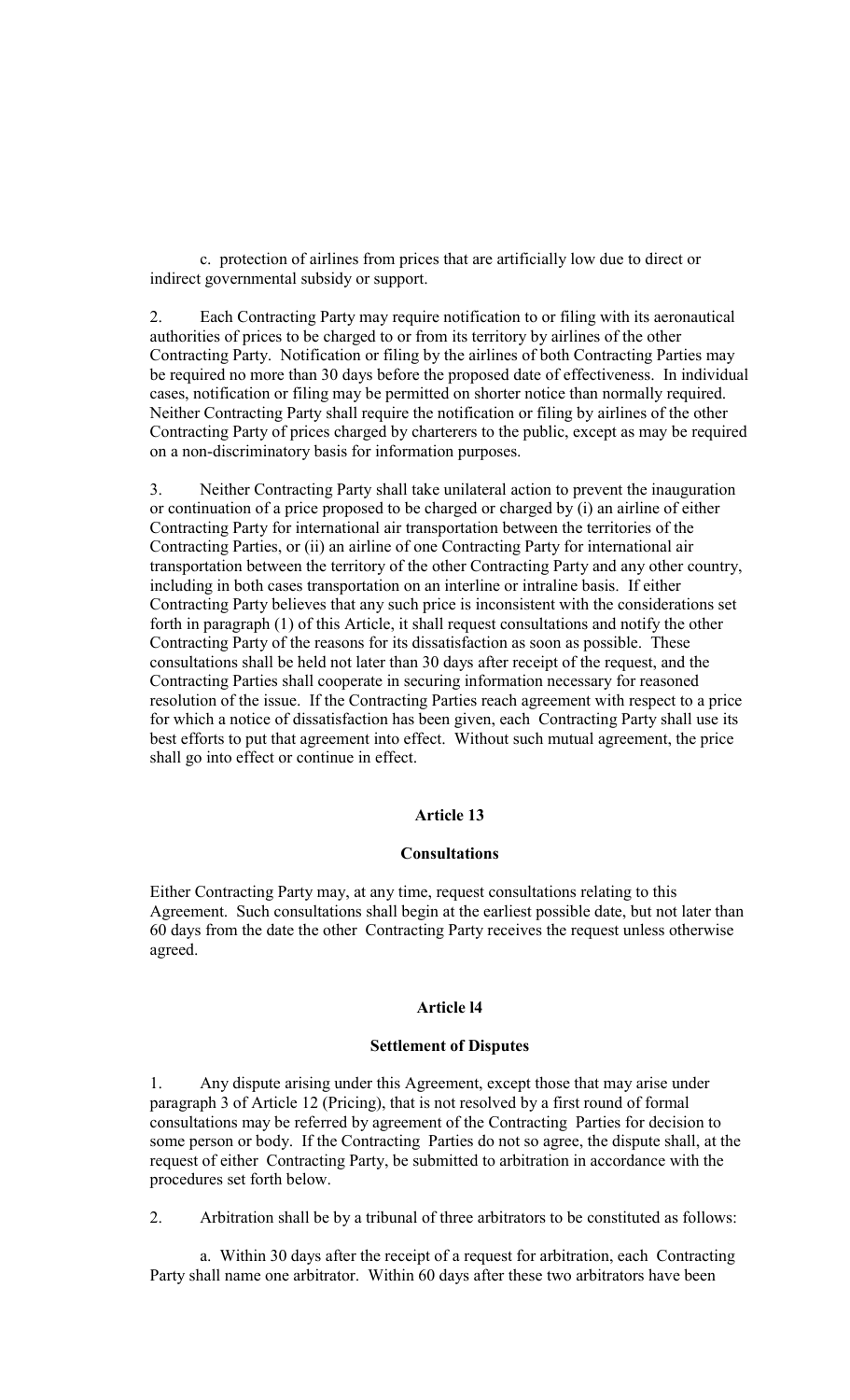named, they shall by agreement appoint a third arbitrator, who shall act as President of the arbitral tribunal;

b. If either Contracting Party fails to name an arbitrator, or if the third arbitrator is not appointed in accordance with subparagraph a of this paragraph, either Contracting Party may request the President of the Council of the International Civil Aviation Organization to appoint the necessary arbitrator or arbitrators within 30 days. If the President of the Council is of the same nationality as one of the Contracting Parties, the most senior Vice President who is not disqualified on that ground shall make the appointment.

3. Except as otherwise agreed, the arbitral tribunal shall determine the limits of its jurisdiction in accordance with this Agreement and shall establish its own procedural rules. The tribunal, once formed, may recommend interim relief measures pending its final determination. At the direction of the tribunal or at the request of either of the Contracting Parties, a conference to determine the precise issues to be arbitrated and the specific procedures to be followed shall be held not later than 15 days after the tribunal is fully constituted.

4. Except as otherwise agreed or as directed by the tribunal, each Contracting Party shall submit a memorandum within 45 days of the time the tribunal is fully constituted. Replies shall be due 60 days later. The tribunal shall hold a hearing at the request of either Contracting Party or on its own initiative within 15 days after replies are due.

5. The tribunal shall attempt to render a written decision within 30 days after completion of the hearing or, if no hearing is held, after the date both replies are submitted. The decision of the majority of the tribunal shall prevail.

6. The Contracting Parties may submit requests for clarification of the decision within 15 days after it is rendered and any clarification given shall be issued within 15 days of such request.

7. Each Contracting Party shall, to the degree consistent with its national law, give full effect to any decision or award of the arbitral tribunal.

8. The expenses of the arbitral tribunal, including the fees and expenses of the arbitrators, shall be shared equally by the Contracting Parties. Any expenses incurred by the President of the Council of the International Civil Aviation Organization in connection with the procedures of paragraph 2.b. of this Article shall be considered to be part of the expenses of the arbitral tribunal.

## **Article l5**

#### **Termination**

Either Contracting Party may, at any time, give notice in writing to the other Contracting Party of its decision to terminate this Agreement. Such notice shall be sent simultaneously to the International Civil Aviation Organization. This Agreement shall terminate at midnight (at the place of receipt of the notice to the other Contracting Party) immediately before the first anniversary of the date of receipt of the notice by the other Contracting Party, unless the notice is withdrawn by agreement of the Contracting Parties before the end of this period.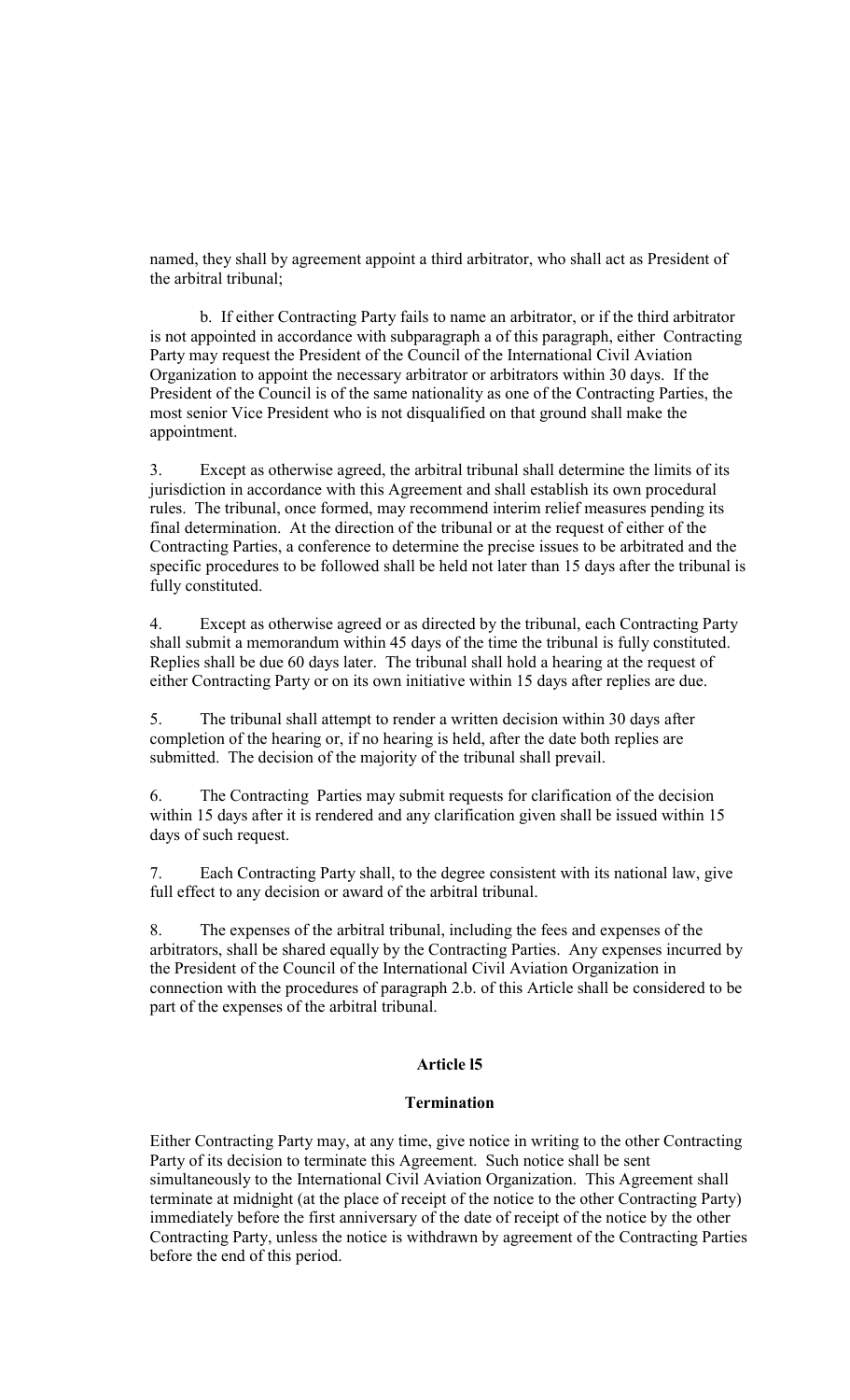### **Article 16**

#### **Registration with ICAO**

This Agreement and all amendments thereto shall be registered with the International Civil Aviation Organization.

## **Article 17**

### **Entry into Force**

This Agreement shall be provisionally applied upon signature and shall enter into force upon an exchange of diplomatic notes confirming that each Contracting Party has completed all of its necessary legal procedures.

IN WITNESS WHEREOF the undersigned, being duly authorized by their respective Governments, have signed this Agreement.

DONE at  $\frac{1}{\sqrt{2\pi}}$ , this  $\frac{1}{\sqrt{2\pi}}$  day of  $\frac{1}{\sqrt{2\pi}}$ , in duplicate, in the English and Arabic languages. In case of differences, or divergence of interpretation, the English language text shall prevail.

FOR THE GOVERNMENT OF THE FOR THE GOVERNMENT OF UNITED STATES OF AMERICA: THE SULTANATE OF OMAN: UNITED STATES OF AMERICA: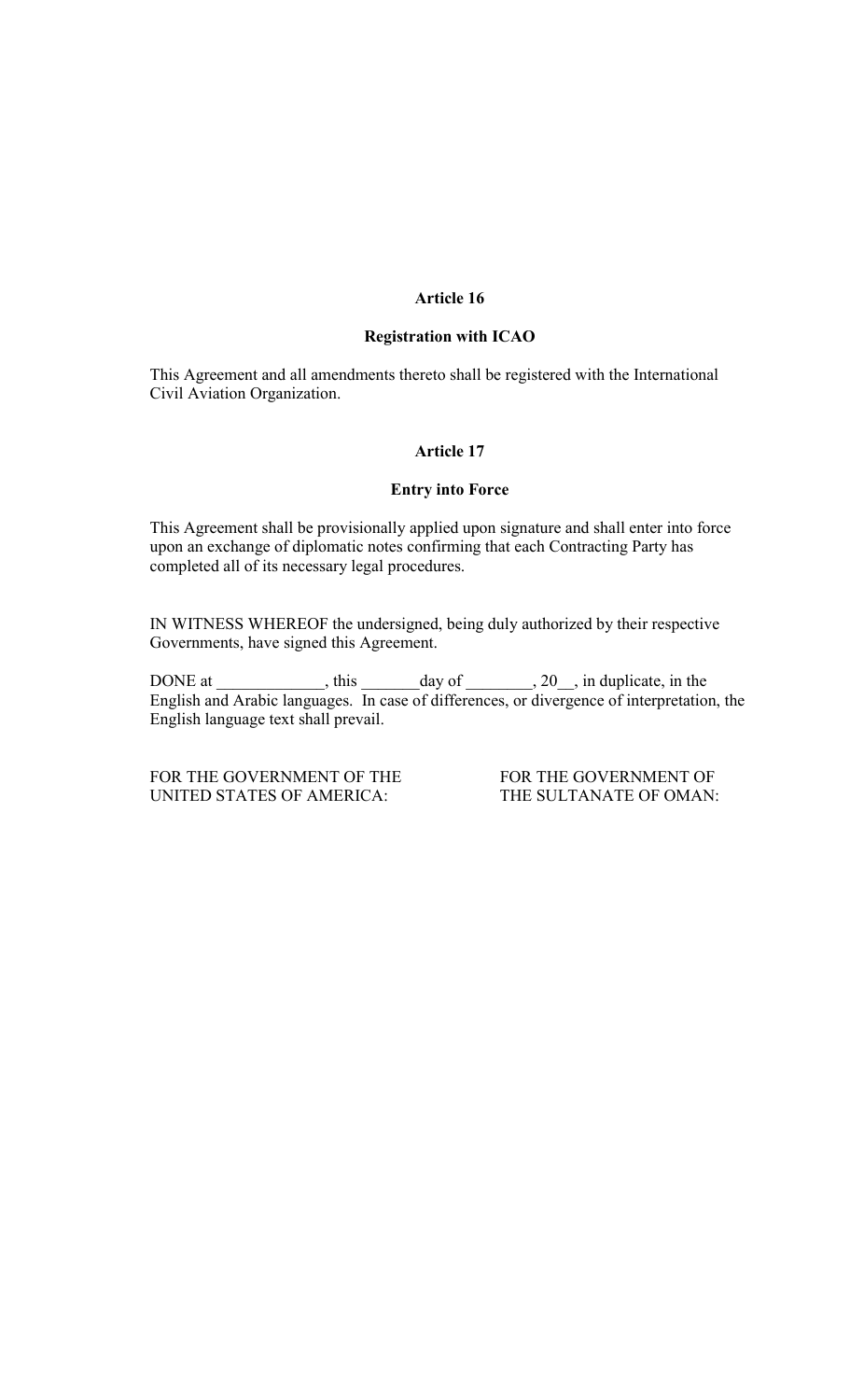# **ANNEX I**

## **Scheduled Air Transportation**

## Section 1

## Routes

Airlines of each Contracting Party designated under this Annex shall, in accordance with the terms of their designation, be entitled to perform scheduled international air transportation between points on the following routes:

A. Routes for the airline or airlines designated by the Government of the United States:

1. From points behind the United States via the United States and intermediate points to a point or points in Oman and beyond.

2. For all-cargo service or services, between Oman and any point or points.

B. Routes for the airline or airlines designated by the Government of Oman:

1. From points behind Oman via Oman and intermediate points to a point or points in the United States and beyond.

2. For all-cargo service or services, between the United States and any point or points.

## Section 2

## Operational Flexibility

Each designated airline may, on any or all flights and at its option:

1. operate flights in either or both directions;

2. combine different flight numbers within one aircraft operation;

3. serve behind, intermediate, and beyond points and points in the territories of the Contracting Parties on the routes in any combination and in any order;

4. omit stops at any point or points;

5. transfer traffic from any of its aircraft to any of its other aircraft at any point on the routes; and

6. serve points behind any point in its territory with or without change of aircraft or flight number and may hold out and advertise such services to the public as through services;

without directional or geographic limitation and without loss of any right to carry traffic otherwise permissible under this Agreement; provided that, with the exception of allcargo services, the service serves a point in the territory of the Contracting Party designating the airline.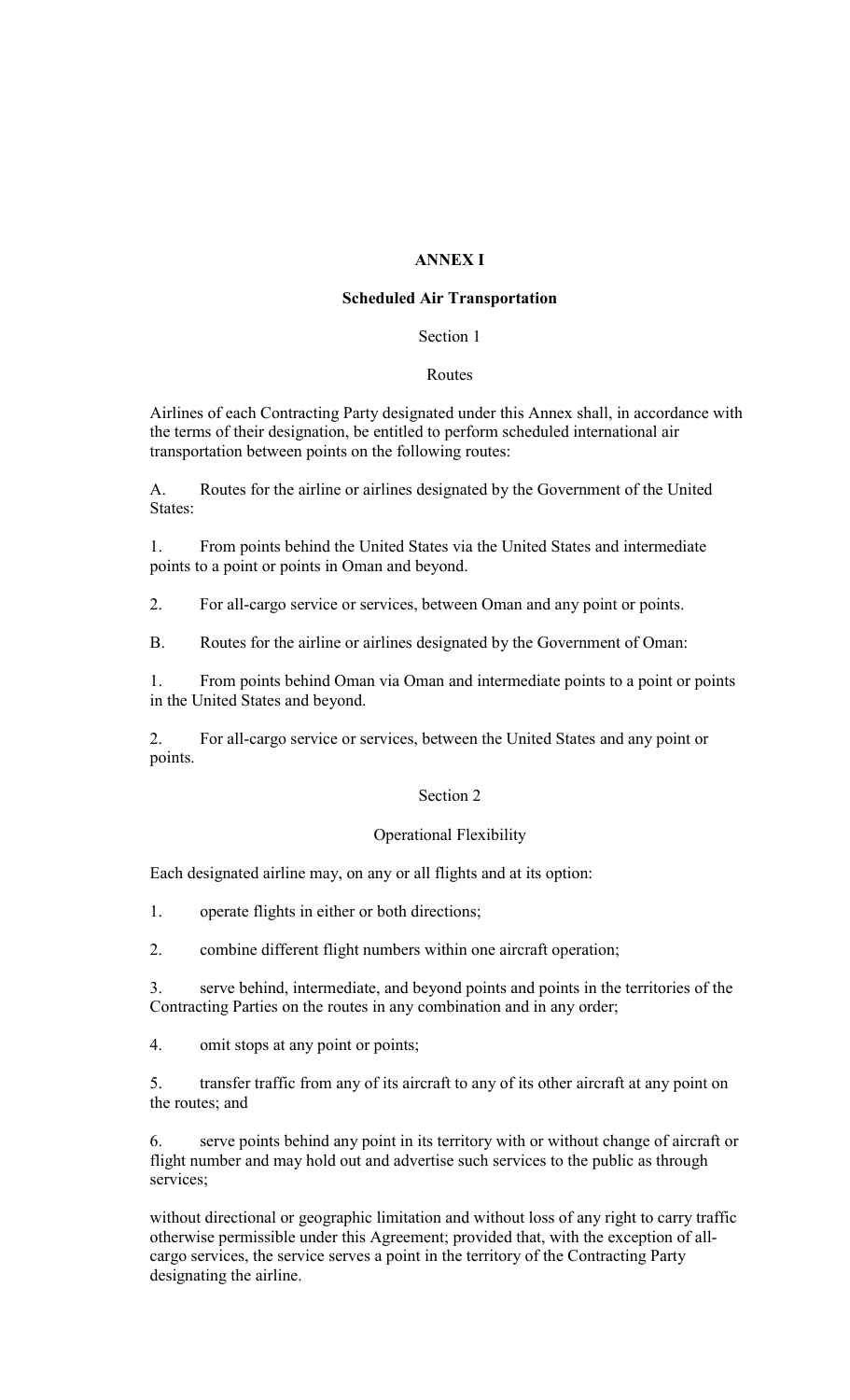### Section 3

### Change of Gauge

On any segment or segments of the routes above, any designated airline may perform international air transportation without any limitation as to change, at any point on the route, in type or number of aircraft operated; provided that, with the exception of allcargo services, in the outbound direction, the transportation beyond such point is a continuation of the transportation from the territory of the Contracting Party that has designated the airline and, in the inbound direction, the transportation to the territory of the Contracting Party that has designated the airline is a continuation of the transportation from beyond such point.

### **ANNEX II**

## **Charter Air Transportation**

#### Section 1

Airlines of each Contracting Party designated under this Annex shall, in accordance with the terms of their designation, have the right to carry international charter traffic of passengers (and their accompanying baggage) and/or cargo (including, but not limited to, freight forwarder, split, and combination (passenger/cargo) charters):

Between any point or points in the territory of the Contracting Party that has designated the airline and any point or points in the territory of the other Contracting Party; and

Between any point or points in the territory of the other Contracting Party and any point or points in a third country or countries, provided that, except with respect to cargo charters, such service constitutes part of a continuous operation, with or without a change of aircraft, that includes service to the homeland for the purpose of carrying local traffic between the homeland and the territory of the other Contracting Party.

In the performance of services covered by this Annex, airlines of each Contracting Party designated under this Annex shall also have the right: (1) to make stopovers at any points whether within or outside of the territory of either Contracting Party; (2) to carry transit traffic through the other Contracting Party's territory; (3) to combine on the same aircraft traffic originating in one Contracting Party's territory, traffic originating in the other Contracting Party's territory, and traffic originating in third countries; and (4) to perform international air transportation without any limitation as to change, at any point on the route, in type or number of aircraft operated; provided that, except with respect to cargo charters, in the outbound direction, the transportation beyond such point is a continuation of the transportation from the territory of the Contracting Party that has designated the airline and in the inbound direction, the transportation to the territory of the Contracting Party that has designated the airline is a continuation of the transportation from beyond such point.

Each Contracting Party shall extend favorable consideration to applications by airlines of the other Contracting Party to carry traffic not covered by this Annex on the basis of comity and reciprocity.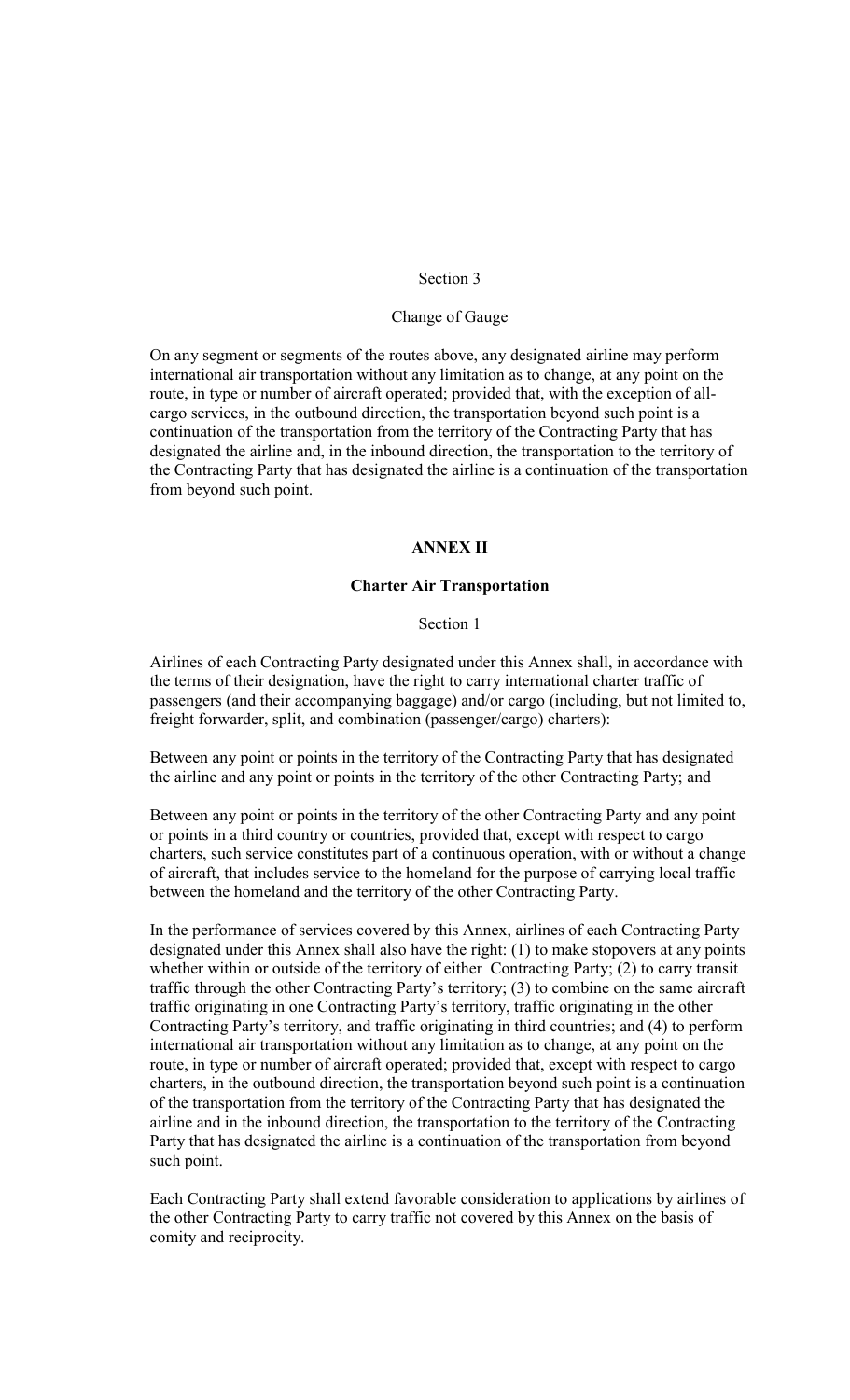## Section 2

Any airline designated by either Contracting Party performing international charter air transportation originating in the territory of either Contracting Party, whether on a oneway or round-trip basis, shall have the option of complying with the charter laws, regulations, and rules either of its homeland or of the other Contracting Party. If a Contracting Party applies different rules, regulations, terms, conditions, or limitations to one or more of its airlines, or to airlines of different countries, each designated airline shall be subject to the least restrictive of such criteria.

However, nothing contained in the above paragraph shall limit the rights of either Contracting Party to require airlines designated under this Annex by either Contracting Party to adhere to requirements relating to the protection of passenger funds and passenger cancellation and refund rights.

### Section 3

Except with respect to the consumer protection rules referred to in the preceding paragraph above, neither Contracting Party shall require an airline designated under this Annex by the other Contracting Party, in respect of the carriage of traffic from the territory of that other Contracting Party or of a third country on a one-way or round-trip basis, to submit more than a declaration of conformity with the applicable laws, regulations and rules referred to under section 2 of this Annex or of a waiver of these laws, regulations, or rules granted by the applicable aeronautical authorities.

## **ANNEX III**

## **Principles of Non-Discrimination Within and Competition among Computer Reservations Systems**

Recognizing that Article 11 (Fair Competition) of this Agreement guarantees the airlines of both Contracting Parties "a fair and equal opportunity to compete,"

Considering that one of the most important aspects of the ability of an airline to compete is its ability to inform the public of its services in a fair and impartial manner, and that, therefore, the quality of information about airline services available to travel agents who directly distribute such information to the traveling public and the ability of an airline to offer those agents competitive computer reservations systems (CRSs) represent the foundation for an airline's competitive opportunities, and

Considering that it is equally necessary to ensure that the interests of the consumers of air transport products are protected from any misuse of such information and its misleading presentation and that airlines and travel agents have access to effectively competitive computer reservations systems:

1. The Contracting Parties agree that CRSs will have integrated primary displays for which:

a. Information regarding international air services, including the construction of connections on those services, shall be edited and displayed based on non-discriminatory and objective criteria that are not influenced, directly or indirectly, by airline or market identity. Such criteria shall apply uniformly to all participating airlines.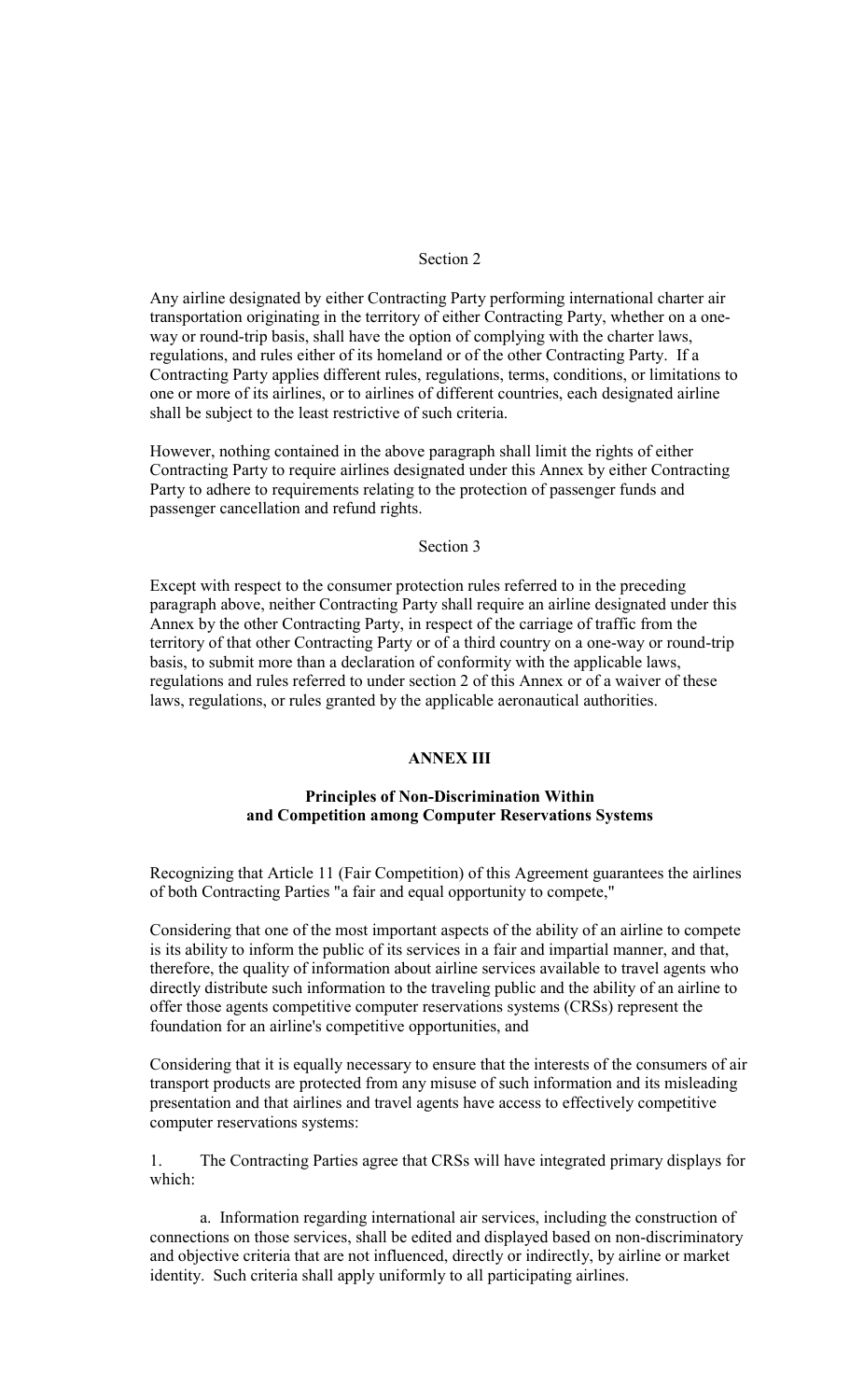b. CRS data bases shall be as comprehensive as possible.

c. CRS vendors shall not delete information submitted by participating airlines; such information shall be accurate and transparent; for example, code-shared and changeof-gauge flights and flights with stops should be clearly identified as having those characteristics.

d. All CRSs that are available to travel agents who directly distribute information about airline services to the traveling public in either Contracting Party's territory shall not only be obligated to, but shall also be entitled to, operate in conformance with the CRS rules that apply in the territory where the CRS is being operated.

e. Travel agents shall be allowed to use any of the secondary displays available through the CRS so long as the travel agent makes a specific request for that display.

2. A Contracting Party shall require that each CRS vendor operating in its territory allow all airlines willing to pay any applicable non-discriminatory fee to participate in its CRS. A Contracting Party shall require that all distribution facilities that a system vendor provides shall be offered on a non-discriminatory basis to participating airlines. A Contracting Party shall require that CRS vendors display, on a non-discriminatory, objective, carrier-neutral and market-neutral basis, the international air services of participating airlines in all markets in which they wish to sell those services. Upon request, a CRS vendor shall disclose details of its data base update and storage procedures, its criteria for editing and ranking information, the weight given to such criteria, and the criteria used for selection of connect points and inclusion of connecting flights.

3. CRS vendors operating in the territory of one Contracting Party shall be entitled to bring in, maintain, and make freely available their CRSs to travel agencies or travel companies whose principal business is the distribution of travel-related products in the territory of the other Contracting Party if the CRS complies with these principles.

4. Neither Contracting Party shall, in its territory, impose or permit to be imposed on the CRS vendors of the other Contracting Party more stringent requirements with respect to access to and use of communication facilities, selection and use of technical CRS hardware and software, and the technical installation of CRS hardware, than those imposed on its own CRS vendors.

5. Neither Contracting Party shall, in its territory, impose or permit to be imposed on the CRS vendors of the other Contracting Party more restrictive requirements with respect to CRS displays (including edit and display parameters), operation, or sale than those imposed on its own CRS vendors.

6. CRSs in use in the territory of one Contracting Party that comply with these principles and other relevant non-discriminatory regulatory, technical, and security standards shall be entitled to effective and unimpaired access in the territory of the other Contracting Party. One aspect of this is that a designated airline shall participate in such a system as fully in its homeland territory as it does in any system offered to travel agents in the territory of the other Contracting Party. Owners/operators of CRSs of one Contracting Party shall have the same opportunity to own/operate CRSs that conform to these principles within the territory of the other Contracting Party as do owners/operators of that Contracting Party. Each Contracting Party shall ensure that its airlines and its CRS vendors do not discriminate against travel agents in their homeland territory because